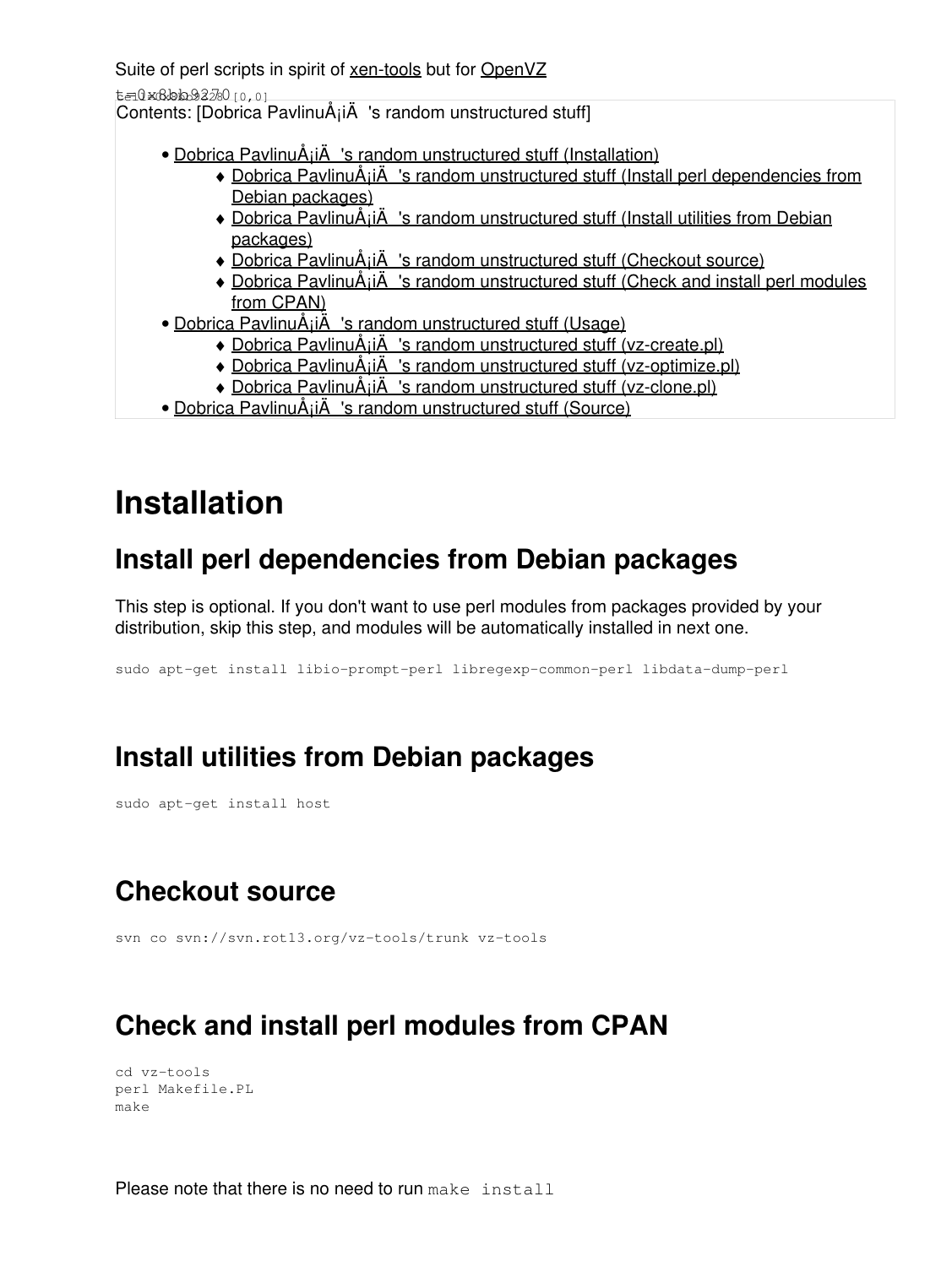Tools are runnable from current directory. This will probably change in later versions.

# **Usage**

This is quick hand-on overview of commands to get you started.

All commands must be started with root priviledges

#### **vz-create.pl**

This will perform following steps:

- Create new virtual machine bootstraped using debootstrap
- Change root password
- Create single user
- Make small custimization like installing  $v$ im and [apt-iselect](http://www.rot13.org/~dpavlin/apt-iselect.html)

All commands will be echoed on screen, **even passwords**. However, if you want to learn steps in creating OpenVZ VE, this is very helpful.

To run interactive session which asks questions use:

./vz-create.pl

Other alternative is to just enter hostname (defined in /etc/hosts for example)

./vz-create.pl my-new-ve.exmple.com

#### or by specifing IP adress

./vz-create.pl 192.168.42.42

### **vz-optimize.pl**

#### **vz-clone.pl**

root@black:~/vz-tools# time ./vz-clone.pl create 1001 Clone VE 1001 -> 101001 found LV /dev/vg/vz for /vz vzquota : (warning) Quota is running, so data reported from quota file may not reflect current va quota for 1001 | 10485760 < 20971520 | usage: 7826792 using existing /dev/vg/vz-clone-101001 Mounting /dev/vg/vz-clone-101001 to /tmp/vz-clone-101001 rsync /vz/private/1001 -> /tmp/vz-clone-101001/private 101001 new IP number: 10.42.42.42 101001 new hostname: clone-42.example.com

Please review config file: /etc/vz/conf/101001.conf Add NAT for new VE with: iptables -t nat -A POSTROUTING -o eth0 -j MASQUERADE